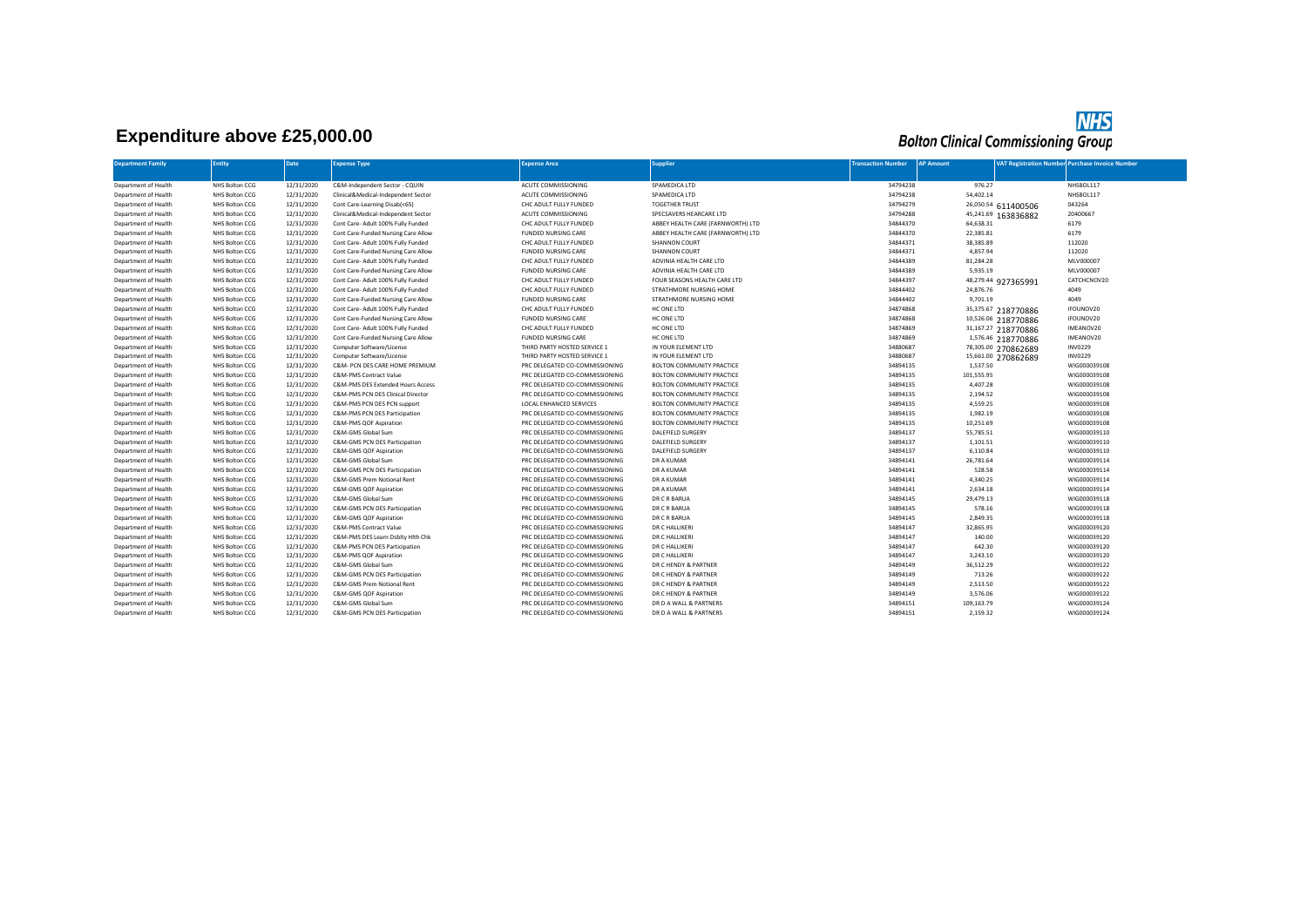| Department of Health | NHS Bolton CCG | 12/31/2020 | C&M-GMS Prem Notional Rent        | PRC DELEGATED CO-COMMISSIONING | DR D A WALL & PARTNERS     | 34894151 | 4,833.33     | WIG000039124 |
|----------------------|----------------|------------|-----------------------------------|--------------------------------|----------------------------|----------|--------------|--------------|
| Department of Health | NHS Bolton CCG | 12/31/2020 | C&M-GMS QOF Aspiration            | PRC DELEGATED CO-COMMISSIONING | DR D A WALL & PARTNERS     | 34894151 | 10,552.57    | WIG000039124 |
| Department of Health | NHS Bolton CCG | 12/31/2020 | ME - GMS GP Prior Year ERs        | PRC DELEGATED CO-COMMISSIONING | DR D A WALL & PARTNERS     | 34894151 | 3.579.41     | WIG000039124 |
| Department of Health | NHS Bolton CCG | 12/31/2020 | ME-GMS GP Pension EEs Adjustments | PRC DELEGATED CO-COMMISSIONING | DR D A WALL & PARTNERS     | 34894151 | 4,500.00     | WIG000039124 |
| Department of Health | NHS Bolton CCG | 12/31/2020 | ME-GMS GP Pension ERs Adjustments | PRC DELEGATED CO-COMMISSIONING | DR D A WALL & PARTNERS     | 34894151 | 5,176.80     | WIG000039124 |
| Department of Health | NHS Bolton CCG | 12/31/2020 | ME-GMS GP Prior Year EEs          | PRC DELEGATED CO-COMMISSIONING | DR D A WALL & PARTNERS     | 34894151 | 3.400.26     | WIG000039124 |
| Department of Health | NHS Bolton CCG | 12/31/2020 | C&M-GMS Global Sum                | PRC DELEGATED CO-COMMISSIONING | DR J A L KIRBY & PARTNERS  | 34894153 | 53,563.33    | WIG000039126 |
| Department of Health | NHS Bolton CCG | 12/31/2020 | C&M-GMS PCN DES Participation     | PRC DELEGATED CO-COMMISSIONING | DR J A L KIRBY & PARTNERS  | 34894153 | 1,034.04     | WIG000039126 |
| Department of Health | NHS Bolton CCG | 12/31/2020 | C&M-GMS Prem Actual Rent          | PRC DELEGATED CO-COMMISSIONING | DR J A L KIRBY & PARTNERS  | 34894153 | 28,320.00    | WIG000039126 |
| Department of Health | NHS Bolton CCG | 12/31/2020 | C&M-GMS Prem Other                | PRC DELEGATED CO-COMMISSIONING | DR J A L KIRBY & PARTNERS  | 34894153 | 881.12       | WIG000039126 |
| Department of Health | NHS Bolton CCG | 12/31/2020 | C&M-GMS QOF Aspiration            | PRC DELEGATED CO-COMMISSIONING | DR J A L KIRBY & PARTNERS  | 34894153 | 5,162.78     | WIG000039126 |
| Department of Health | NHS Bolton CCG | 12/31/2020 | C&M-PMS Contract Value            | PRC DELEGATED CO-COMMISSIONING | DR J LOWE & PARTNERS       | 34894156 | 52,916.56    | WIG000039130 |
| Department of Health | NHS Bolton CCG | 12/31/2020 | C&M-PMS PCN DES Participation     | PRC DELEGATED CO-COMMISSIONING | DR J LOWE & PARTNERS       | 34894156 | 1,046.89     | WIG000039130 |
| Department of Health | NHS Bolton CCG | 12/31/2020 | C&M-PMS Prem Notional Rent        | PRC DELEGATED CO-COMMISSIONING | DR J LOWE & PARTNERS       | 34894156 | 5,987.50     | WIG000039130 |
| Department of Health | NHS Bolton CCG | 12/31/2020 | C&M-PMS QOF Aspiration            | PRC DELEGATED CO-COMMISSIONING | DR J LOWE & PARTNERS       | 34894156 | 5,050.61     | WIG000039130 |
| Department of Health | NHS Bolton CCG | 12/31/2020 | C&M-PMS GP Statutory Levy         | PRC DELEGATED CO-COMMISSIONING | DR J P NAGLE & PARTNERS    | 34894157 | $-375.76$    | WIG000039131 |
| Department of Health | NHS Bolton CCG | 12/31/2020 | C&M-PMS Voluntary Levy            | PRC DELEGATED CO-COMMISSIONING | DR J P NAGLE & PARTNERS    | 34894157 | $-92.23$     | WIG000039131 |
| Department of Health | NHS Bolton CCG | 12/31/2020 | ME-PMS GP Pension EEs Adjs - PMS  | PRC DELEGATED CO-COMMISSIONING | DR J P NAGLE & PARTNERS    | 34894157 | $-10.197.00$ | WIG000039131 |
| Department of Health | NHS Bolton CCG | 12/31/2020 | ME-PMS GP Pension EEs-PMS         | PRC DELEGATED CO-COMMISSIONING | DR J P NAGLE & PARTNERS    | 34894157 | $-13,193.19$ | WIG000039131 |
| Department of Health | NHS Bolton CCG | 12/31/2020 | ME-PMS GP Pension ERs Adjs - PMS  | PRC DELEGATED CO-COMMISSIONING | DR J P NAGLE & PARTNERS    | 34894157 | $-23,625.22$ | WIG000039131 |
| Department of Health | NHS Bolton CCG | 12/31/2020 | C&M-APMS PCN DES Participation    | PRC DELEGATED CO-COMMISSIONING | DR J P NAGLE & PARTNERS    | 34894158 | 3,063.69     | WIG000039132 |
| Department of Health | NHS Bolton CCG | 12/31/2020 | <b>C&amp;M-PMS Contract Value</b> | PRC DELEGATED CO-COMMISSIONING | DR J P NAGLE & PARTNERS    | 34894158 | 155,264.25   | WIG000039132 |
| Department of Health | NHS Bolton CCG | 12/31/2020 | C&M-PMS PCO Locum Sickness        | PRC DELEGATED CO-COMMISSIONING | DR J P NAGLE & PARTNERS    | 34894158 | 22,315.20    | WIG000039132 |
| Department of Health | NHS Bolton CCG | 12/31/2020 | C&M-PMS Prem Notional Rent        | PRC DELEGATED CO-COMMISSIONING | DR J P NAGLE & PARTNERS    | 34894158 | 7,945.83     | WIG000039132 |
| Department of Health | NHS Bolton CCG | 12/31/2020 | C&M-PMS QOF Aspiration            | PRC DELEGATED CO-COMMISSIONING | DR J P NAGLE & PARTNERS    | 34894158 | 17,340.83    | WIG000039132 |
| Department of Health | NHS Bolton CCG | 12/31/2020 | <b>C&amp;M-PMS Contract Value</b> | PRC DELEGATED CO-COMMISSIONING | DR M S FLETCHER & PARTNERS | 34894160 | 69,582.77    | WIG000039134 |
| Department of Health | NHS Bolton CCG | 12/31/2020 | C&M-PMS DES Learn Dsblty Hlth Chk | PRC DELEGATED CO-COMMISSIONING | DR M S FLETCHER & PARTNERS | 34894160 | 980.00       | WIG000039134 |
| Department of Health | NHS Bolton CCG | 12/31/2020 | C&M-PMS PCN DES Participation     | PRC DELEGATED CO-COMMISSIONING | DR M S FLETCHER & PARTNERS | 34894160 | 1,422.92     | WIG000039134 |
| Department of Health | NHS Bolton CCG | 12/31/2020 | C&M-PMS PCO Doctors Ret Scheme    | PRC DELEGATED CO-COMMISSIONING | DR M S FLETCHER & PARTNERS | 34894160 | 2,999.88     | WIG000039134 |
| Department of Health | NHS Bolton CCG | 12/31/2020 | C&M-PMS Prem Notional Rent        | PRC DELEGATED CO-COMMISSIONING | DR M S FLETCHER & PARTNERS | 34894160 | 2,700.00     | WIG000039134 |
| Department of Health | NHS Bolton CCG | 12/31/2020 | C&M-PMS QOF Aspiration            | PRC DELEGATED CO-COMMISSIONING | DR M S FLETCHER & PARTNERS | 34894160 | 7.431.38     | WIG000039134 |
| Department of Health | NHS Bolton CCG | 12/31/2020 | C&M-GMS Global Sum                | PRC DELEGATED CO-COMMISSIONING | DR M SELVARAJAN            | 34894162 | 22,662.28    | WIG000039136 |
| Department of Health | NHS Bolton CCG | 12/31/2020 | C&M-GMS PCN DES Participation     | PRC DELEGATED CO-COMMISSIONING | DR M SELVARAJAN            | 34894162 | 447.09       | WIG000039136 |
| Department of Health | NHS Bolton CCG | 12/31/2020 | C&M-GMS Prem Notional Rent        | PRC DELEGATED CO-COMMISSIONING | DR M SELVARAJAN            | 34894162 | 3.051.67     | WIG000039136 |
| Department of Health | NHS Bolton CCG | 12/31/2020 | C&M-GMS QOF Aspiration            | PRC DELEGATED CO-COMMISSIONING | DR M SELVARAJAN            | 34894162 | 2,238.97     | WIG000039136 |
| Department of Health | NHS Bolton CCG | 12/31/2020 | C&M-PMS Contract Value            | PRC DELEGATED CO-COMMISSIONING | DR KJ COLEMAN & PARTNERS   | 34894164 | 95,843.49    | WIG000039138 |
| Department of Health | NHS Bolton CCG | 12/31/2020 | C&M-PMS PCN DES Participation     | PRC DELEGATED CO-COMMISSIONING | DR KJ COLEMAN & PARTNERS   | 34894164 | 1,904.20     | WIG000039138 |
| Department of Health | NHS Bolton CCG | 12/31/2020 | C&M-PMS Prem Notional Rent        | PRC DELEGATED CO-COMMISSIONING | DR KJ COLEMAN & PARTNERS   | 34894164 | 7,371.41     | WIG000039138 |
| Department of Health | NHS Bolton CCG | 12/31/2020 | C&M-PMS Prem Water Rates          | PRC DELEGATED CO-COMMISSIONING | DR KJ COLEMAN & PARTNERS   | 34894164 | 649.20       | WIG000039138 |
| Department of Health | NHS Bolton CCG | 12/31/2020 | C&M-PMS QOF Aspiration            | PRC DELEGATED CO-COMMISSIONING | DR KJ COLEMAN & PARTNERS   | 34894164 | 10,924.01    | WIG000039138 |
| Department of Health | NHS Bolton CCG | 12/31/2020 | ME-PMS GP Pension EEs Adjs - PMS  | PRC DELEGATED CO-COMMISSIONING | DR KJ COLEMAN & PARTNERS   | 34894164 | 913.42       | WIG000039138 |
| Department of Health | NHS Bolton CCG | 12/31/2020 | ME-PMS GP Pension ERs Adjs - PMS  | PRC DELEGATED CO-COMMISSIONING | DR KJ COLEMAN & PARTNERS   | 34894164 | 972.96       | WIG000039138 |
| Department of Health | NHS Bolton CCG | 12/31/2020 | C&M-GMS DES Learn Dsblty Hith Chk | PRC DELEGATED CO-COMMISSIONING | DR LYON & PARTNERS         | 34894166 | 3,544.00     | WIG000039140 |
|                      | NHS Bolton CCG |            | C&M-GMS Global Sum                | PRC DELEGATED CO-COMMISSIONING | DR LYON & PARTNERS         | 34894166 | 50,969.72    | WIG000039140 |
| Department of Health |                | 12/31/2020 |                                   |                                |                            |          |              |              |
| Department of Health | NHS Bolton CCG | 12/31/2020 | C&M-GMS PCN DES Participation     | PRC DELEGATED CO-COMMISSIONING | DR LYON & PARTNERS         | 34894166 | 1,025.05     | WIG000039140 |
| Department of Health | NHS Bolton CCG | 12/31/2020 | C&M-GMS QOF Aspiration            | PRC DELEGATED CO-COMMISSIONING | DR LYON & PARTNERS         | 34894166 | 5,424.97     | WIG000039140 |
| Department of Health | NHS Bolton CCG | 12/31/2020 | C&M-APMS PCN DES Participation    | PRC DELEGATED CO-COMMISSIONING | DR P A SAUL & PARTNERS     | 34894170 | 1,062.60     | WIG000039146 |
| Department of Health | NHS Bolton CCG | 12/31/2020 | <b>C&amp;M-PMS Contract Value</b> | PRC DELEGATED CO-COMMISSIONING | DR P A SAUL & PARTNERS     | 34894170 | 53,680.44    | WIG000039146 |
| Department of Health | NHS Bolton CCG | 12/31/2020 | C&M-PMS Prem Notional Rent        | PRC DELEGATED CO-COMMISSIONING | DR P A SAUL & PARTNERS     | 34894170 | 3,633.33     | WIG000039146 |
| Department of Health | NHS Bolton CCG | 12/31/2020 | C&M-PMS QOF Aspiration            | PRC DELEGATED CO-COMMISSIONING | DR P A SAUL & PARTNERS     | 34894170 | 5.120.49     | WIG000039146 |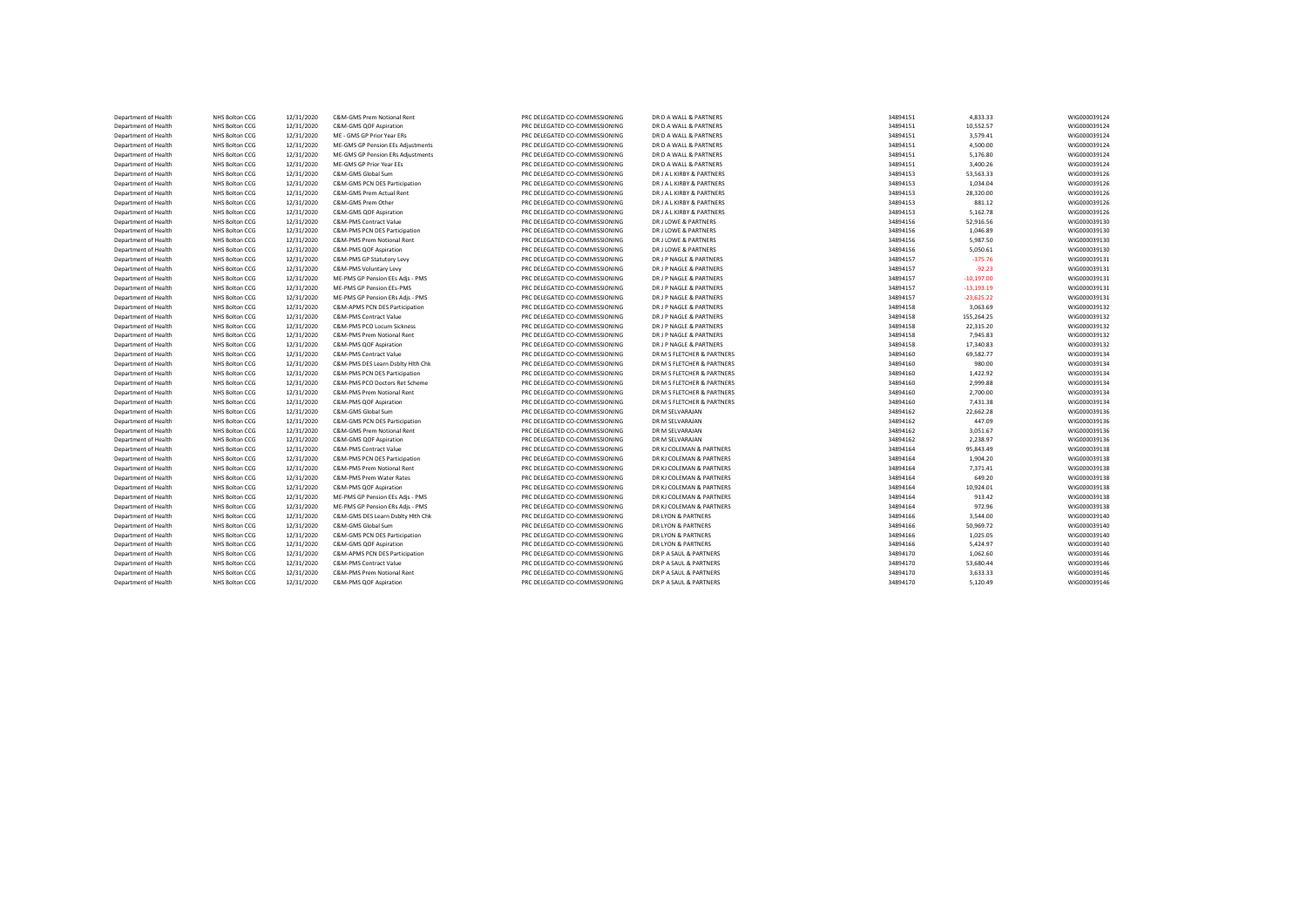| Department of Health                         | NHS Bolton CCG                   | 12/31/2020               | C&M-GMS Global Sum                                   | PRC DELEGATED CO-COMMISSIONING | DR P K JAIN & PARTNER         | 34894172 | 22,794.72          | WIG000039148                 |
|----------------------------------------------|----------------------------------|--------------------------|------------------------------------------------------|--------------------------------|-------------------------------|----------|--------------------|------------------------------|
| Department of Health                         | NHS Bolton CCG                   | 12/31/2020               | C&M-GMS PCN DES Participation                        | PRC DELEGATED CO-COMMISSIONING | DR P K JAIN & PARTNER         | 34894172 | 422.46             | WIG000039148                 |
| Department of Health                         | <b>NHS Bolton CCG</b>            | 12/31/2020               | C&M-GMS QOF Aspiration                               | PRC DELEGATED CO-COMMISSIONING | DR P K JAIN & PARTNER         | 34894172 | 2,459.52           | WIG000039148                 |
| Department of Health                         | NHS Bolton CCG                   | 12/31/2020               | C&M-APMS PCN DES Participation                       | PRC DELEGATED CO-COMMISSIONING | DR R A M FALOUJI & PARTNER    | 34894175 | 536.23             | WIG000039156                 |
| Department of Health                         | NHS Bolton CCG                   | 12/31/2020               | C&M-PMS Contract Value                               | PRC DELEGATED CO-COMMISSIONING | DR R A M FALOUJI & PARTNER    | 34894175 | 28,186.52          | WIG000039156                 |
| Department of Health                         | <b>NHS Bolton CCG</b>            | 12/31/2020               | C&M-PMS QOF Aspiration                               | PRC DELEGATED CO-COMMISSIONING | DR R A M FALOUJI & PARTNER    | 34894175 | 2,230.79           | WIG000039156                 |
| Department of Health                         | NHS Bolton CCG                   | 12/31/2020               | C&M-APMS PCN DES Participation                       | PRC DELEGATED CO-COMMISSIONING | DR S R GREEN & PARTNER        | 34894177 | 729.86             | WIG000039160                 |
| Department of Health                         | NHS Bolton CCG                   | 12/31/2020               | <b>C&amp;M-PMS Contract Value</b>                    | PRC DELEGATED CO-COMMISSIONING | DR S R GREEN & PARTNER        | 34894177 | 37,166.99          | WIG000039160                 |
| Department of Health                         | <b>NHS Bolton CCG</b>            | 12/31/2020               | C&M-PMS QOF Aspiration                               | PRC DELEGATED CO-COMMISSIONING | DR S R GREEN & PARTNER        | 34894177 | 3.334.55           | WIG000039160                 |
| Department of Health                         | NHS Bolton CCG                   | 12/31/2020               | C&M-APMS PCN DES Participation                       | PRC DELEGATED CO-COMMISSIONING | DR S S H NASEEF               | 34894179 | 456.77             | WIG000039162                 |
| Department of Health                         | NHS Bolton CCG                   | 12/31/2020               | <b>C&amp;M-PMS Contract Value</b>                    | PRC DELEGATED CO-COMMISSIONING | DR S S H NASEEF               | 34894179 | 22,952.82          | WIG000039162                 |
| Department of Health                         | NHS Bolton CCG                   | 12/31/2020               | C&M-PMS Prem Notional Rent                           | PRC DELEGATED CO-COMMISSIONING | DR S S H NASEEF               | 34894179 | 2.504.17           | WIG000039162                 |
| Department of Health                         | NHS Bolton CCG                   | 12/31/2020               | C&M-PMS QOF Aspiration                               | PRC DELEGATED CO-COMMISSIONING | DR S S H NASEEF               | 34894179 | 2,248.78           | WIG000039162                 |
| Department of Health                         | NHS Bolton CCG                   | 12/31/2020               | C&M-APMS PCN DES Participation                       | PRC DELEGATED CO-COMMISSIONING | DR Y LOOMBA & PARTNER BOLTON  | 34894181 | 587.41             | WIG000039168                 |
| Department of Health                         | NHS Bolton CCG                   | 12/31/2020               | C&M-PMS Contract Value                               | PRC DELEGATED CO-COMMISSIONING | DR Y LOOMBA & PARTNER BOLTON  | 34894181 | 29,722.91          | WIG000039168                 |
| Department of Health                         | NHS Bolton CCG                   | 12/31/2020               | C&M-PMS QOF Aspiration                               | PRC DELEGATED CO-COMMISSIONING | DR Y LOOMBA & PARTNER BOLTON  | 34894181 | 2,912.91           | WIG000039168                 |
| Department of Health                         | NHS Bolton CCG                   | 12/31/2020               | C&M-GMS Global Sum                                   | PRC DELEGATED CO-COMMISSIONING | <b>GARNET FOLD PRACTICE</b>   | 34894183 | 54,198.99          | WIG000039172                 |
| Department of Health                         | NHS Bolton CCG                   | 12/31/2020               | C&M-GMS PCN DES Participation                        | PRC DELEGATED CO-COMMISSIONING | <b>GARNET FOLD PRACTICE</b>   | 34894183 | 1,072.85           | WIG000039172                 |
| Department of Health                         | NHS Bolton CCG                   | 12/31/2020               | C&M-GMS Prem Notional Rent                           | PRC DELEGATED CO-COMMISSIONING | <b>GARNET FOLD PRACTICE</b>   | 34894183 | 2,728.25           | WIG000039172                 |
| Department of Health                         | NHS Bolton CCG                   | 12/31/2020               | C&M-GMS QOF Aspiration                               | PRC DELEGATED CO-COMMISSIONING | <b>GARNET FOLD PRACTICE</b>   | 34894183 | 5.246.74           | WIG000039172                 |
| Department of Health                         | NHS Bolton CCG                   | 12/31/2020               | C&M-GMS Global Sum                                   | PRC DELEGATED CO-COMMISSIONING | OLIVE FAMILY PRACTICE         | 34894185 | 32,912.91          | WIG000039174                 |
| Department of Health                         | NHS Bolton CCG                   | 12/31/2020               | C&M-GMS PCN DES Participation                        | PRC DELEGATED CO-COMMISSIONING | OLIVE FAMILY PRACTICE         | 34894185 | 628.42             | WIG000039174                 |
| Department of Health                         | NHS Bolton CCG                   | 12/31/2020               | C&M-GMS QOF Aspiration                               | PRC DELEGATED CO-COMMISSIONING | OLIVE FAMILY PRACTICE         | 34894185 | 2,308.13           | WIG000039174                 |
| Department of Health                         | NHS Bolton CCG                   | 12/31/2020               | C&M-APMS PCN DES Participation                       | PRC DELEGATED CO-COMMISSIONING | <b>SILVERT &amp; PARTNERS</b> | 34894188 | 2,199.91           | WIG000039178                 |
| Department of Health                         | NHS Bolton CCG                   | 12/31/2020               | C&M-PMS Contract Value                               | PRC DELEGATED CO-COMMISSIONING | <b>SILVERT &amp; PARTNERS</b> | 34894188 | 110,589.45         | WIG000039178                 |
| Department of Health                         | NHS Bolton CCG                   | 12/31/2020               | C&M-PMS DES Learn Dsbltv Hlth Chk                    | PRC DELEGATED CO-COMMISSIONING | <b>SILVERT &amp; PARTNERS</b> | 34894188 | 1,120.00           | WIG000039178                 |
| Department of Health                         | NHS Bolton CCG                   | 12/31/2020               | C&M-PMS Prem Clinical Waste                          | PRC DELEGATED CO-COMMISSIONING | <b>SILVERT &amp; PARTNERS</b> | 34894188 | 17,103.21          | WIG000039178                 |
| Department of Health                         | NHS Bolton CCG                   | 12/31/2020               | C&M-PMS Prem Notional Rent                           | PRC DELEGATED CO-COMMISSIONING | <b>SILVERT &amp; PARTNERS</b> | 34894188 | 6,734.09           | WIG000039178                 |
| Department of Health                         | NHS Bolton CCG                   | 12/31/2020               | C&M-PMS QOF Aspiration                               | PRC DELEGATED CO-COMMISSIONING | <b>SILVERT &amp; PARTNERS</b> | 34894188 | 11,656.25          | WIG000039178                 |
| Department of Health                         | NHS Bolton CCG                   | 12/31/2020               | ME - PMS GP Prior Year ERs                           | PRC DELEGATED CO-COMMISSIONING | <b>SILVERT &amp; PARTNERS</b> | 34894188 | 5,059.64           | WIG000039178                 |
| Department of Health                         | NHS Bolton CCG                   | 12/31/2020               | ME-PMS GP Prior Year EEs                             | PRC DELEGATED CO-COMMISSIONING | <b>SILVERT &amp; PARTNERS</b> | 34894188 | 6,010.01           | WIG000039178                 |
| Department of Health                         | <b>NHS Bolton CCG</b>            | 12/31/2020               | C&M-APMS PCN DES Participation                       | PRC DELEGATED CO-COMMISSIONING | SSP HEALTH BOLTON GP          | 34894190 | 754.18             | WIG000039180                 |
| Department of Health                         | NHS Bolton CCG                   | 12/31/2020               | C&M-APMS PCO Other                                   | PRC DELEGATED CO-COMMISSIONING | SSP HEALTH BOLTON GP          | 34894190 | 3,818.00           | WIG000039180                 |
| Department of Health                         | NHS Bolton CCG                   | 12/31/2020               | C&M-PMS Contract Value                               | PRC DELEGATED CO-COMMISSIONING | SSP HEALTH BOLTON GP          | 34894190 | 37,371.45          | WIG000039180                 |
| Department of Health                         | NHS Bolton CCG                   | 12/31/2020               | C&M-PMS QOF Aspiration                               | PRC DELEGATED CO-COMMISSIONING | SSP HEALTH BOLTON GP          | 34894190 | 2,303.30           | WIG000039180                 |
|                                              |                                  |                          |                                                      |                                |                               | 34894192 |                    |                              |
| Department of Health<br>Department of Health | NHS Bolton CCG<br>NHS Bolton CCG | 12/31/2020<br>12/31/2020 | C&M-APMS PCN DES Participation<br>C&M-APMS PCO Other | PRC DELEGATED CO-COMMISSIONING | SSP HEALTH BOLTON MC          | 34894192 | 895.41<br>4,187.00 | WIG000039182<br>WIG000039182 |
|                                              |                                  |                          |                                                      | PRC DELEGATED CO-COMMISSIONING | SSP HEALTH BOLTON MC          |          |                    |                              |
| Department of Health                         | NHS Bolton CCG                   | 12/31/2020               | <b>C&amp;M-PMS Contract Value</b>                    | PRC DELEGATED CO-COMMISSIONING | SSP HEALTH BOLTON MC          | 34894192 | 45.039.09          | WIG000039182                 |
| Department of Health                         | NHS Bolton CCG                   | 12/31/2020               | C&M-PMS Prem Notional Rent                           | PRC DELEGATED CO-COMMISSIONING | SSP HEALTH BOLTON MC          | 34894192 | 5,962.50           | WIG000039182                 |
| Department of Health                         | NHS Bolton CCG                   | 12/31/2020               | C&M-PMS QOF Aspiration                               | PRC DELEGATED CO-COMMISSIONING | SSP HEALTH BOLTON MC          | 34894192 | 3,377.56           | WIG000039182                 |
| Department of Health                         | NHS Bolton CCG                   | 12/31/2020               | C&M-APMS PCN DES Participation                       | PRC DELEGATED CO-COMMISSIONING | SWAN LANE MEDICAL CENTRE      | 34894196 | 1.373.50           | WIG000039190                 |
| Department of Health                         | NHS Bolton CCG                   | 12/31/2020               | C&M-PMS Contract Value                               | PRC DELEGATED CO-COMMISSIONING | SWAN LANE MEDICAL CENTRE      | 34894196 | 70,389.16          | WIG000039190                 |
| Department of Health                         | NHS Bolton CCG                   | 12/31/2020               | C&M-PMS Prem Notional Rent                           | PRC DELEGATED CO-COMMISSIONING | SWAN LANE MEDICAL CENTRE      | 34894196 | 2,558.33           | WIG000039190                 |
| Department of Health                         | NHS Bolton CCG                   | 12/31/2020               | C&M-PMS QOF Aspiration                               | PRC DELEGATED CO-COMMISSIONING | SWAN LANE MEDICAL CENTRE      | 34894196 | 7.234.68           | WIG000039190                 |
| Department of Health                         | NHS Bolton CCG                   | 12/31/2020               | C&M- PCN DES CARE HOME PREMIUM                       | PRC DELEGATED CO-COMMISSIONING | <b>DUNSTAN PARTNERSHIP</b>    | 34894198 | 1,762.50           | WIG000039192                 |
| Department of Health                         | NHS Bolton CCG                   | 12/31/2020               | C&M-GMS DES Extended Hours Access                    | PRC DELEGATED CO-COMMISSIONING | <b>DUNSTAN PARTNERSHIP</b>    | 34894198 | 4.369.58           | WIG000039192                 |
| Department of Health                         | <b>NHS Bolton CCG</b>            | 12/31/2020               | C&M-GMS Global Sum                                   | PRC DELEGATED CO-COMMISSIONING | <b>DUNSTAN PARTNERSHIP</b>    | 34894198 | 81.952.92          | WIG000039192                 |
| Department of Health                         | NHS Bolton CCG                   | 12/31/2020               | C&M-GMS PCN DES Clinical Director                    | PRC DELEGATED CO-COMMISSIONING | <b>DUNSTAN PARTNERSHIP</b>    | 34894198 | 2,175.75           | WIG000039192                 |
| Department of Health                         | NHS Bolton CCG                   | 12/31/2020               | C&M-GMS PCN DES PCN support                          | LOCAL ENHANCED SERVICES        | <b>DUNSTAN PARTNERSHIP</b>    | 34894198 | 4,520.25           | WIG000039192                 |
| Department of Health                         | NHS Bolton CCG                   | 12/31/2020               | C&M-GMS PCN DES Participation                        | PRC DELEGATED CO-COMMISSIONING | <b>DUNSTAN PARTNERSHIP</b>    | 34894198 | 1,624.64           | WIG000039192                 |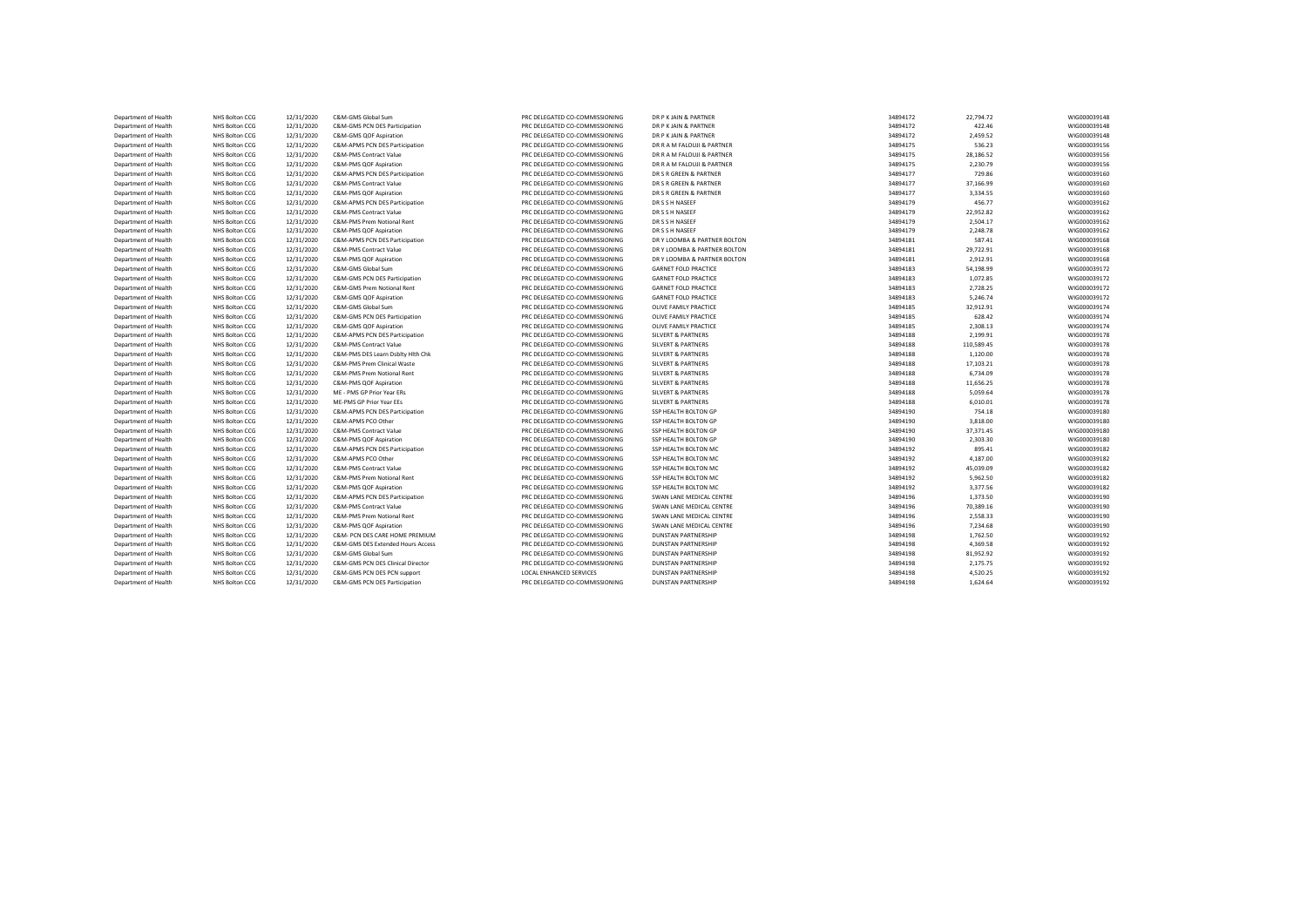| Department of Health | NHS Bolton CCG | 12/31/2020 | C&M-GMS PCO Doctors Ret Scheme    | PRC DELEGATED CO-COMMISSIONING | DUNSTAN PARTNERSHIP                       | 34894198 | 4,000.00  | WIG000039192 |
|----------------------|----------------|------------|-----------------------------------|--------------------------------|-------------------------------------------|----------|-----------|--------------|
| Department of Health | NHS Bolton CCG | 12/31/2020 | C&M-GMS Prem Healthcentre Rent    | PRC DELEGATED CO-COMMISSIONING | <b>DUNSTAN PARTNERSHIP</b>                | 34894198 | 17,286.83 | WIG000039192 |
| Department of Health | NHS Bolton CCG | 12/31/2020 | C&M-GMS QOF Aspiration            | PRC DELEGATED CO-COMMISSIONING | <b>DUNSTAN PARTNERSHIP</b>                | 34894198 | 10.078.86 | WIG000039192 |
| Department of Health | NHS Bolton CCG | 12/31/2020 | C&M-GMS Global Sum                | PRC DELEGATED CO-COMMISSIONING | DR VINEET KUMAR KALHAN AND DR VIBHA GUPTA | 34894200 | 25,387.74 | WIG000039198 |
| Department of Health | NHS Bolton CCG | 12/31/2020 | C&M-GMS PCN DES Participation     | PRC DELEGATED CO-COMMISSIONING | DR VINEET KUMAR KALHAN AND DR VIBHA GUPTA | 34894200 | 494.35    | WIG000039198 |
| Department of Health | NHS Bolton CCG | 12/31/2020 | C&M-GMS Prem Notional Rent        | PRC DELEGATED CO-COMMISSIONING | DR VINEET KUMAR KALHAN AND DR VIBHA GUPTA | 34894200 | 1,412.50  | WIG000039198 |
| Department of Health | NHS Bolton CCG | 12/31/2020 | C&M-GMS QOF Aspiration            | PRC DELEGATED CO-COMMISSIONING | DR VINEET KUMAR KALHAN AND DR VIBHA GUPTA | 34894200 | 2,206.86  | WIG000039198 |
| Department of Health | NHS Bolton CCG | 12/31/2020 | C&M-GMS DES Learn Dsblty Hith Chk | PRC DELEGATED CO-COMMISSIONING | FIG TREE MEDICAL PRACTICE                 | 34894201 | 980.00    | WIG000039200 |
| Department of Health | NHS Bolton CCG | 12/31/2020 | C&M-GMS Global Sum                | PRC DELEGATED CO-COMMISSIONING | FIG TREE MEDICAL PRACTICE                 | 34894201 | 38.383.19 | WIG000039200 |
| Department of Health | NHS Bolton CCG | 12/31/2020 | C&M-GMS PCN DES Participation     | PRC DELEGATED CO-COMMISSIONING | FIG TREE MEDICAL PRACTICE                 | 34894201 | 765.79    | WIG000039200 |
| Department of Health | NHS Bolton CCG | 12/31/2020 | C&M-GMS QOF Aspiration            | PRC DELEGATED CO-COMMISSIONING | FIG TREE MEDICAL PRACTICE                 | 34894201 | 3.745.54  | WIG000039200 |
| Department of Health | NHS Bolton CCG | 12/31/2020 | C&M-GMS Global Sum                | PRC DELEGATED CO-COMMISSIONING | SSP HEALTH MEDICAL SERVICES LTD (P82609)  | 34894203 | 43,802.17 | WIG000039202 |
| Department of Health | NHS Bolton CCG | 12/31/2020 | C&M-GMS PCN DES Participation     | PRC DELEGATED CO-COMMISSIONING | SSP HEALTH MEDICAL SERVICES LTD (P82609)  | 34894203 | 883.57    | WIG000039202 |
| Department of Health | NHS Bolton CCG | 12/31/2020 | C&M-GMS QOF Aspiration            | PRC DELEGATED CO-COMMISSIONING | SSP HEALTH MEDICAL SERVICES LTD (P82609)  | 34894203 | 3.589.29  | WIG000039202 |
| Department of Health | NHS Bolton CCG | 12/31/2020 | C&M-APMS PCN DES Participation    | PRC DELEGATED CO-COMMISSIONING | <b>HEATON MEDICAL CENTRE</b>              | 34896623 | 1,599.00  | WIG000039144 |
| Department of Health | NHS Bolton CCG | 12/31/2020 | <b>C&amp;M-PMS Contract Value</b> | PRC DELEGATED CO-COMMISSIONING | <b>HEATON MEDICAL CENTRE</b>              | 34896623 | 81.820.79 | WIG000039144 |
| Department of Health | NHS Bolton CCG | 12/31/2020 | C&M-PMS Prem Notional Rent        | PRC DELEGATED CO-COMMISSIONING | <b>HEATON MEDICAL CENTRE</b>              | 34896623 | 6,991.67  | WIG000039144 |
| Department of Health | NHS Bolton CCG | 12/31/2020 | C&M-PMS QOF Aspiration            | PRC DELEGATED CO-COMMISSIONING | <b>HEATON MEDICAL CENTRE</b>              | 34896623 | 9,148.30  | WIG000039144 |
| Department of Health | NHS Bolton CCG | 12/31/2020 | C&M-APMS PCN DES Participation    | PRC DELEGATED CO-COMMISSIONING | <b>DR EM PERRY</b>                        | 34896625 | 542.15    | WIG000039150 |
| Department of Health | NHS Bolton CCG | 12/31/2020 | <b>C&amp;M-PMS Contract Value</b> | PRC DELEGATED CO-COMMISSIONING | DR EM PERRY                               | 34896625 | 27,110.90 | WIG000039150 |
| Department of Health | NHS Bolton CCG | 12/31/2020 | C&M-PMS DES Learn Dsbltv Hlth Chk | PRC DELEGATED CO-COMMISSIONING | <b>DR EM PERRY</b>                        | 34896625 | 420.00    | WIG000039150 |
| Department of Health | NHS Bolton CCG | 12/31/2020 | C&M-PMS Prem Notional Rent        | PRC DELEGATED CO-COMMISSIONING | <b>DR EM PERRY</b>                        | 34896625 | 1,816.67  | WIG000039150 |
| Department of Health | NHS Bolton CCG | 12/31/2020 | C&M-PMS Prem Other                | PRC DELEGATED CO-COMMISSIONING | <b>DR EM PERRY</b>                        | 34896625 | 136.25    | WIG000039150 |
| Department of Health | NHS Bolton CCG | 12/31/2020 | C&M-PMS QOF Aspiration            | PRC DELEGATED CO-COMMISSIONING | DR EM PERRY                               | 34896625 | 2,956.11  | WIG000039150 |
| Department of Health | NHS Bolton CCG | 12/31/2020 | C&M-GMS Global Sum                | PRC DELEGATED CO-COMMISSIONING | DR COUNSELL & PARTNERS                    | 34896627 | 60,735.61 | WIG000039152 |
| Department of Health | NHS Bolton CCG | 12/31/2020 | C&M-GMS PCN DES Participation     | PRC DELEGATED CO-COMMISSIONING | DR COUNSELL & PARTNERS                    | 34896627 | 1,199.86  | WIG000039152 |
| Department of Health | NHS Bolton CCG | 12/31/2020 | C&M-GMS QOF Aspiration            | PRC DELEGATED CO-COMMISSIONING | DR COUNSELL & PARTNERS                    | 34896627 | 5,965.27  | WIG000039152 |
| Department of Health | NHS Bolton CCG | 12/31/2020 | C&M-GMS Global Sum                | PRC DELEGATED CO-COMMISSIONING | STABLE FOLD SURGERY                       | 34896629 | 53,108.82 | WIG000039158 |
| Department of Health | NHS Bolton CCG | 12/31/2020 | C&M-GMS PCN DES Participation     | PRC DELEGATED CO-COMMISSIONING | STABLE FOLD SURGERY                       | 34896629 | 1.047.98  | WIG000039158 |
| Department of Health | NHS Bolton CCG | 12/31/2020 | C&M-GMS Prem Clinical Waste       | PRC DELEGATED CO-COMMISSIONING | STABLE FOLD SURGERY                       | 34896629 | 1,047.67  | WIG000039158 |
| Department of Health | NHS Bolton CCG | 12/31/2020 | C&M-GMS Prem Notional Rent        | PRC DELEGATED CO-COMMISSIONING | STABLE FOLD SURGERY                       | 34896629 | 3.404.17  | WIG000039158 |
| Department of Health | NHS Bolton CCG | 12/31/2020 | C&M-GMS QOF Aspiration            | PRC DELEGATED CO-COMMISSIONING | STABLE FOLD SURGERY                       | 34896629 | 4,725.72  | WIG000039158 |
| Department of Health | NHS Bolton CCG | 12/31/2020 | C&M-GMS DES Learn Dsblty Hlth Chk | PRC DELEGATED CO-COMMISSIONING | DR S KARIM & DR S JAMES-AUTHE             | 34896631 | 1,820.00  | WIG000039164 |
| Department of Health | NHS Bolton CCG | 12/31/2020 | C&M-GMS Global Sum                | PRC DELEGATED CO-COMMISSIONING | DR S KARIM & DR S JAMES-AUTHE             | 34896631 | 30,612.63 | WIG000039164 |
| Department of Health | NHS Bolton CCG | 12/31/2020 | C&M-GMS PCN DES Participation     | PRC DELEGATED CO-COMMISSIONING | DR S KARIM & DR S JAMES-AUTHE             | 34896631 | 609.10    | WIG000039164 |
| Department of Health | NHS Bolton CCG | 12/31/2020 | C&M-GMS Prem Notional Rent        | PRC DELEGATED CO-COMMISSIONING | DR S KARIM & DR S JAMES-AUTHE             | 34896631 | 2,588.83  | WIG000039164 |
| Department of Health | NHS Bolton CCG | 12/31/2020 | C&M-GMS QOF Aspiration            | PRC DELEGATED CO-COMMISSIONING | DR S KARIM & DR S JAMES-AUTHE             | 34896631 | 3,146.31  | WIG000039164 |
| Department of Health | NHS Bolton CCG | 12/31/2020 | C&M-PMS Contract Value            | PRC DELEGATED CO-COMMISSIONING | DRS LIVERSEDGE MCCURDIE WONG & YOXALL     | 34896633 | 45,661.04 | WIG000039166 |
| Department of Health | NHS Bolton CCG | 12/31/2020 | C&M-PMS PCN DES Participation     | PRC DELEGATED CO-COMMISSIONING | DRS LIVERSEDGE MCCURDIE WONG & YOXALL     | 34896633 | 878.04    | WIG000039166 |
| Department of Health | NHS Bolton CCG | 12/31/2020 | C&M-PMS QOF Aspiration            | PRC DELEGATED CO-COMMISSIONING | DRS LIVERSEDGE MCCURDIE WONG & YOXALL     | 34896633 | 4,010.19  | WIG000039166 |
| Department of Health | NHS Bolton CCG | 12/31/2020 | C&M-PMS Contract Value            | PRC DELEGATED CO-COMMISSIONING | ALASTAIR ROSS MEDICAL PRACTICE            | 34896635 | 49,704.81 | WIG000039170 |
| Department of Health | NHS Bolton CCG | 12/31/2020 | C&M-PMS PCN DES Participation     | PRC DELEGATED CO-COMMISSIONING | ALASTAIR ROSS MEDICAL PRACTICE            | 34896635 | 997.09    | WIG000039170 |
| Department of Health | NHS Bolton CCG | 12/31/2020 | C&M-PMS Prem Healthcentre Rent    | PRC DELEGATED CO-COMMISSIONING | ALASTAIR ROSS MEDICAL PRACTICE            | 34896635 | 11,820.28 | WIG000039170 |
| Department of Health | NHS Bolton CCG | 12/31/2020 | C&M-PMS QOF Aspiration            | PRC DELEGATED CO-COMMISSIONING | ALASTAIR ROSS MEDICAL PRACTICE            | 34896635 | 5,015.00  | WIG000039170 |
| Department of Health | NHS Bolton CCG | 12/31/2020 | C&M- PCN DES CARE HOME PREMIUM    | PRC DELEGATED CO-COMMISSIONING | DR J LEACH                                | 34896637 | 900.00    | WIG000039184 |
| Department of Health | NHS Bolton CCG | 12/31/2020 | <b>C&amp;M-PMS Contract Value</b> | PRC DELEGATED CO-COMMISSIONING | <b>DR J LEACH</b>                         | 34896637 | 24,225.16 | WIG000039184 |
| Department of Health | NHS Bolton CCG | 12/31/2020 | C&M-PMS DES Extended Hours Access | PRC DELEGATED CO-COMMISSIONING | DR J LEACH                                | 34896637 | 5,361.50  | WIG000039184 |
| Department of Health | NHS Bolton CCG | 12/31/2020 | C&M-PMS DES Learn Dsblty Hlth Chk | PRC DELEGATED CO-COMMISSIONING | DR J LEACH                                | 34896637 | 280.00    | WIG000039184 |
| Department of Health | NHS Bolton CCG | 12/31/2020 | C&M-PMS PCN DES Clinical Director | PRC DELEGATED CO-COMMISSIONING | DR J LEACH                                | 34896637 | 2,669.66  | WIG000039184 |
| Department of Health | NHS Bolton CCG | 12/31/2020 | C&M-PMS PCN DES PCN support       | LOCAL ENHANCED SERVICES        | <b>DRJ LEACH</b>                          | 34896637 | 5.546.38  | WIG000039184 |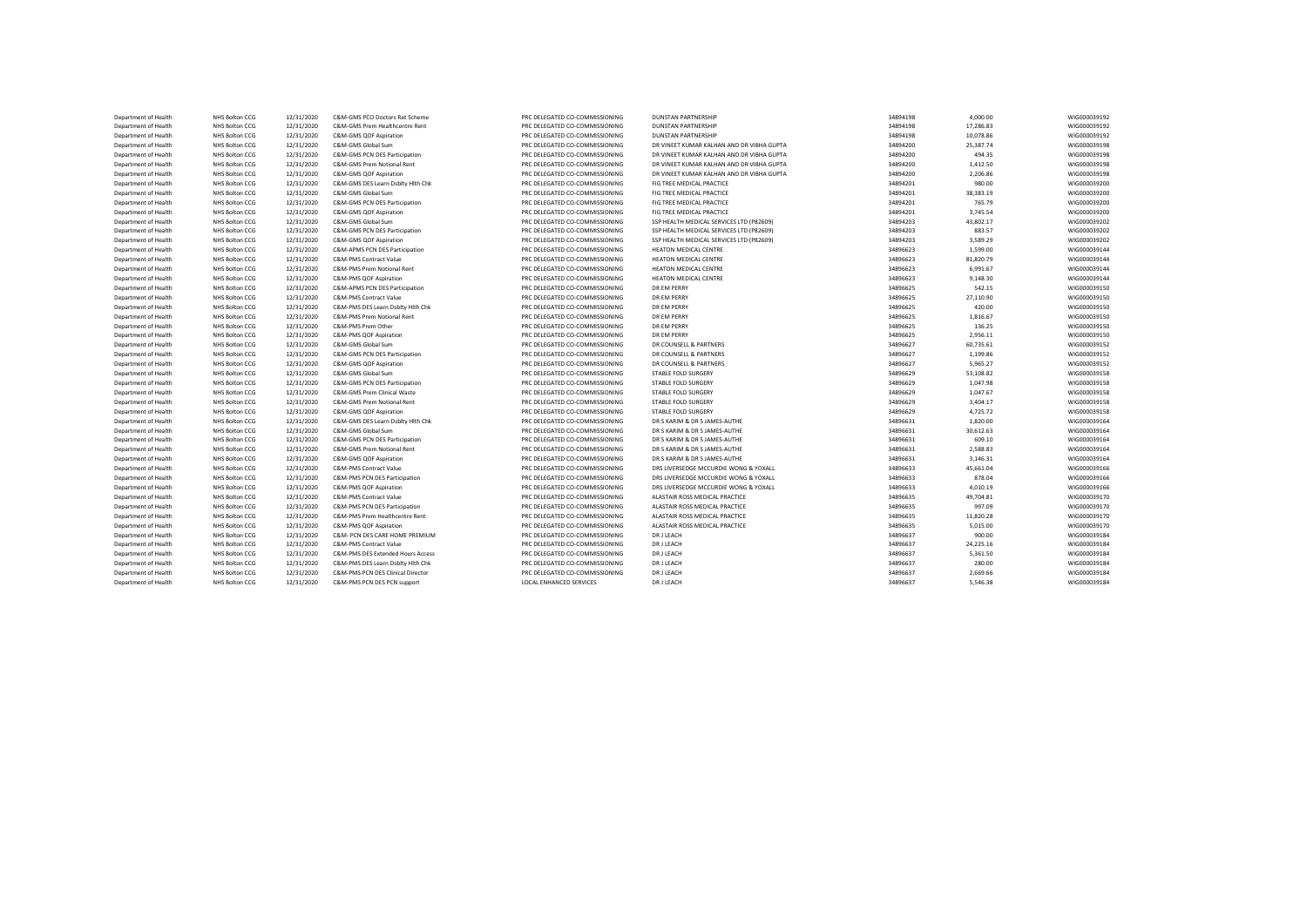| Department of Health | NHS Bolton CCG | 12/31/2020 | C&M-PMS PCN DES Participation     | PRC DELEGATED CO-COMMISSIONING | <b>DR J LEACH</b>          | 34896637 | 454.82              | WIG000039184      |
|----------------------|----------------|------------|-----------------------------------|--------------------------------|----------------------------|----------|---------------------|-------------------|
| Department of Health | NHS Bolton CCG | 12/31/2020 | C&M-PMS Prem Notional Rent        | PRC DELEGATED CO-COMMISSIONING | DRJLEACH                   | 34896637 | 1,446.58            | WIG000039184      |
| Department of Health | NHS Bolton CCG | 12/31/2020 | C&M-PMS QOF Aspiration            | PRC DELEGATED CO-COMMISSIONING | DRJLEACH                   | 34896637 | 2,237.31            | WIG000039184      |
| Department of Health | NHS Bolton CCG | 12/31/2020 | C&M-PMS Contract Value            | PRC DELEGATED CO-COMMISSIONING | DR TABOR & PARTNERS        | 34896639 | 115,246.89          | WIG000039188      |
| Department of Health | NHS Bolton CCG | 12/31/2020 | C&M-PMS PCN DES Participation     | PRC DELEGATED CO-COMMISSIONING | DR TABOR & PARTNERS        | 34896639 | 2,273.66            | WIG000039188      |
| Department of Health | NHS Bolton CCG | 12/31/2020 | C&M-PMS Prem Notional Rent        | PRC DELEGATED CO-COMMISSIONING | DR TABOR & PARTNERS        | 34896639 | 4,514.58            | WIG000039188      |
| Department of Health | NHS Bolton CCG | 12/31/2020 | C&M-PMS QOF Aspiration            | PRC DELEGATED CO-COMMISSIONING | DR TABOR & PARTNERS        | 34896639 | 11,641.55           | WIG000039188      |
| Department of Health | NHS Bolton CCG | 12/31/2020 | C&M-GMS DES Learn Dsblty Hlth Chk | PRC DELEGATED CO-COMMISSIONING | DR MALHOTRA & PARTNERS     | 34896641 | 700.00              | WIG000039194      |
| Department of Health | NHS Bolton CCG | 12/31/2020 | C&M-GMS Global Sum                | PRC DELEGATED CO-COMMISSIONING | DR MALHOTRA & PARTNERS     | 34896641 | 60,453.50           | WIG000039194      |
| Department of Health | NHS Bolton CCG | 12/31/2020 | C&M-GMS PCN DES Participation     | PRC DELEGATED CO-COMMISSIONING | DR MALHOTRA & PARTNERS     | 34896641 | 1.198.10            | WIG000039194      |
| Department of Health | NHS Bolton CCG | 12/31/2020 | C&M-GMS Prem Actual Rent          | PRC DELEGATED CO-COMMISSIONING | DR MALHOTRA & PARTNERS     | 34896641 | 3,700.00            | WIG000039194      |
| Department of Health | NHS Bolton CCG | 12/31/2020 | C&M-GMS Prem Notional Rent        | PRC DELEGATED CO-COMMISSIONING | DR MALHOTRA & PARTNERS     | 34896641 | 525.00              | WIG000039194      |
| Department of Health | NHS Bolton CCG | 12/31/2020 | C&M-GMS Prem Water Rates          | PRC DELEGATED CO-COMMISSIONING | DR MALHOTRA & PARTNERS     | 34896641 | 534.84              | WIG000039194      |
| Department of Health | NHS Bolton CCG | 12/31/2020 | C&M-GMS QOF Aspiration            | PRC DELEGATED CO-COMMISSIONING | DR MALHOTRA & PARTNERS     | 34896641 | 6,273.55            | WIG000039194      |
| Department of Health | NHS Bolton CCG | 12/31/2020 | C&M-GMS Global Sum                | PRC DELEGATED CO-COMMISSIONING | DR T A WALMSLEY & PARTNERS | 34899135 | 40,844.83           | WIG000039196      |
| Department of Health | NHS Bolton CCG | 12/31/2020 | C&M-GMS PCN DES Participation     | PRC DELEGATED CO-COMMISSIONING | DR T A WALMSLEY & PARTNERS | 34899135 | 803.60              | WIG000039196      |
| Department of Health | NHS Bolton CCG | 12/31/2020 | C&M-GMS Prem Actual Rent          | PRC DELEGATED CO-COMMISSIONING | DR T A WALMSLEY & PARTNERS | 34899135 | 26,010.00           | WIG000039196      |
| Department of Health | NHS Bolton CCG | 12/31/2020 | C&M-GMS Prem Other                | PRC DELEGATED CO-COMMISSIONING | DR T A WALMSLEY & PARTNERS | 34899135 | 807.78              | WIG000039196      |
| Department of Health | NHS Bolton CCG | 12/31/2020 | C&M-GMS QOF Aspiration            | PRC DELEGATED CO-COMMISSIONING | DR T A WALMSLEY & PARTNERS | 34899135 | 4,460.09            | WIG000039196      |
| Department of Health | NHS Bolton CCG | 12/31/2020 | ME - GMS GP Prior Year ERs        | PRC DELEGATED CO-COMMISSIONING | DR T A WALMSLEY & PARTNERS | 34899135 | 324.13              | WIG000039196      |
| Department of Health | NHS Bolton CCG | 12/31/2020 | ME-GMS GP Prior Year EEs          | PRC DELEGATED CO-COMMISSIONING | DR T A WALMSLEY & PARTNERS | 34899135 | 360.26              | WIG000039196      |
| Department of Health | NHS Bolton CCG | 12/31/2020 | Apprenticeship Levy Payable       | <b>BALANCE SHEET</b>           | HMRC                       | 34911377 | 1,012.00 654457614  | 475PW004363742108 |
| Department of Health | NHS Bolton CCG | 12/31/2020 | Income tax <1Yr                   | <b>BALANCE SHEET</b>           | HMRC                       | 34911377 | 64,252.00 654457614 | 475PW004363742108 |
| Department of Health | NHS Bolton CCG | 12/31/2020 | Income tax <1Yr-Student Loans     | <b>BALANCE SHEET</b>           | HMRC                       | 34911377 | 1,725.00 654457614  | 475PW004363742108 |
| Department of Health | NHS Bolton CCG | 12/31/2020 | National Insurance < 1 yr-NI- ERS | <b>BALANCE SHEET</b>           | HMRC                       | 34911377 | 47,596.85 654457614 | 475PW004363742108 |
| Department of Health | NHS Bolton CCG | 12/31/2020 | National Insurance < 1 yr-NI-EES  | <b>BALANCE SHEET</b>           | HMRC                       | 34911377 | 33,992.74 654457614 | 475PW004363742108 |
| Department of Health | NHS Bolton CCG | 12/31/2020 | Statutory Mat Pay < 1 yr          | <b>BALANCE SHEET</b>           | HMRC                       | 34911377 | -2,586.62 654457614 | 475PW004363742108 |
| Department of Health | NHS Bolton CCG | 12/31/2020 | C&M-GMS Global Sum                | PRC DELEGATED CO-COMMISSIONING | DR G MCLARDY & PARTNERS    | 34912742 | 28,696.64           | WIG000039128      |
| Department of Health | NHS Bolton CCG | 12/31/2020 | C&M-GMS PCN DES Participation     | PRC DELEGATED CO-COMMISSIONING | DR G MCLARDY & PARTNERS    | 34912742 | 576.14              | WIG000039128      |
| Department of Health | NHS Bolton CCG | 12/31/2020 | C&M-GMS Prem Notional Rent        | PRC DELEGATED CO-COMMISSIONING | DR G MCLARDY & PARTNERS    | 34912742 | 2,520.00            | WIG000039128      |
| Department of Health | NHS Bolton CCG | 12/31/2020 | C&M-GMS QOF Aspiration            | PRC DELEGATED CO-COMMISSIONING | DR G MCLARDY & PARTNERS    | 34912742 | 3,159.60            | WIG000039128      |
| Department of Health | NHS Bolton CCG | 12/31/2020 | ME-GMS GP Pension AVCs            | PRC DELEGATED CO-COMMISSIONING | DR G MCLARDY & PARTNERS    | 34912742 | 120.00              | WIG000039128      |
| Department of Health | NHS Bolton CCG | 12/31/2020 | ME-GMS GP Pension EEs Adjustments | PRC DELEGATED CO-COMMISSIONING | DR G MCLARDY & PARTNERS    | 34912742 | 328.36              | WIG000039128      |
| Department of Health | NHS Bolton CCG | 12/31/2020 | ME-GMS GP Pension ERs Adjustments | PRC DELEGATED CO-COMMISSIONING | DR G MCLARDY & PARTNERS    | 34912742 | 335.56              | WIG000039128      |
| Department of Health | NHS Bolton CCG | 12/31/2020 | C&M-GMS DES Learn Dsblty Hlth Chk | PRC DELEGATED CO-COMMISSIONING | DR R A HUNT & PARTNER      | 34912743 | 280.00              | WIG000039154      |
| Department of Health | NHS Bolton CCG | 12/31/2020 | C&M-GMS Global Sum                | PRC DELEGATED CO-COMMISSIONING | DR R A HUNT & PARTNER      | 34912743 | 36,951.76           | WIG000039154      |
| Department of Health | NHS Bolton CCG | 12/31/2020 | C&M-GMS PCN DES Participation     | PRC DELEGATED CO-COMMISSIONING | DR R A HUNT & PARTNER      | 34912743 | 719.76              | WIG000039154      |
| Department of Health | NHS Bolton CCG | 12/31/2020 | C&M-GMS Prem Notional Rent        | PRC DELEGATED CO-COMMISSIONING | DR R A HUNT & PARTNER      | 34912743 | 2,783.83            | WIG000039154      |
| Department of Health | NHS Bolton CCG | 12/31/2020 | C&M-GMS OOF Aspiration            | PRC DELEGATED CO-COMMISSIONING | DR R A HUNT & PARTNER      | 34912743 | 3,263.19            | WIG000039154      |
| Department of Health | NHS Bolton CCG | 12/31/2020 | ME - GMS GP Prior Year ERs        | PRC DELEGATED CO-COMMISSIONING | DR R A HUNT & PARTNER      | 34912743 | 4,550.57            | WIG000039154      |